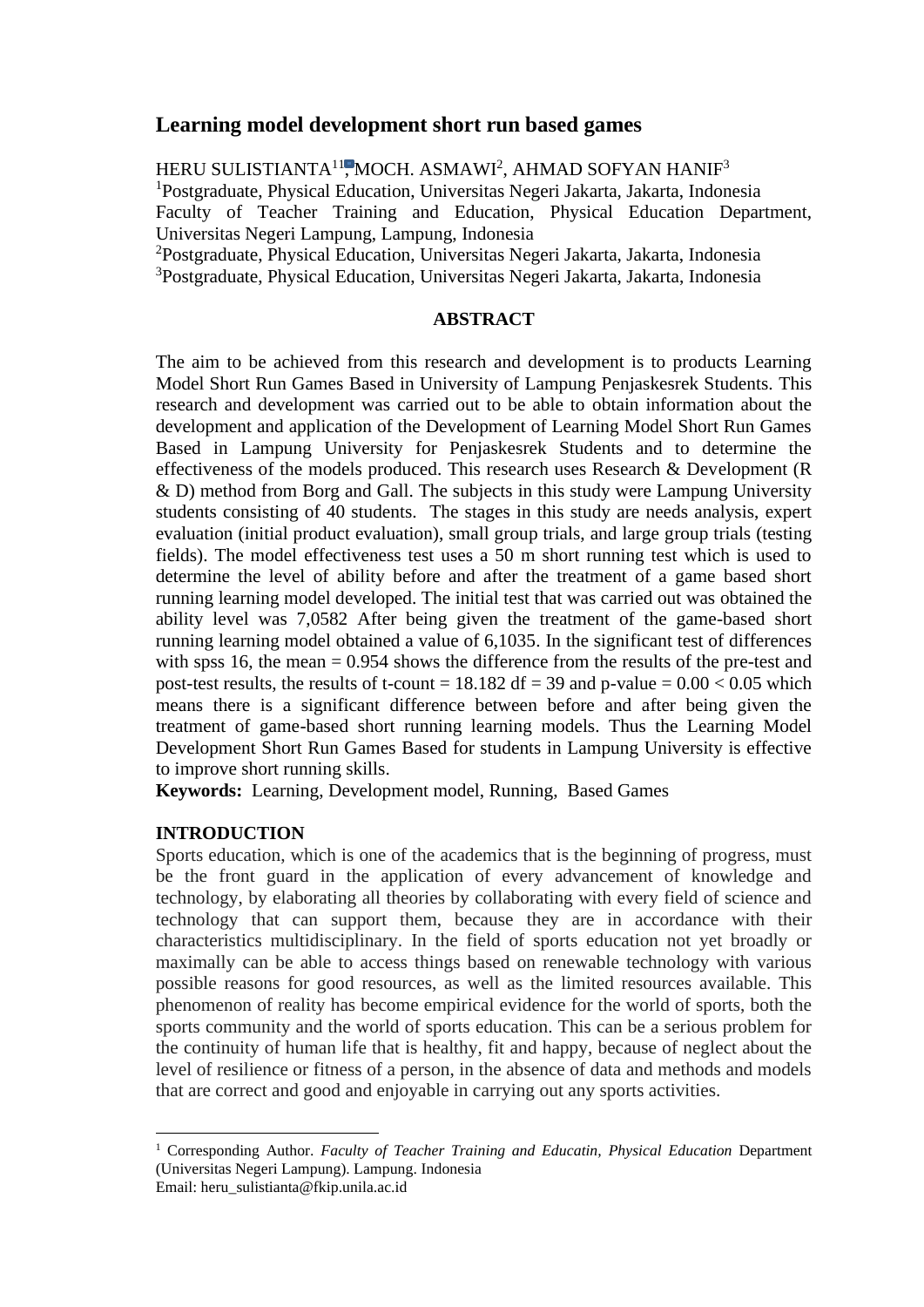Coaching is a concept that is carried out as an effort to foster resources owned by humans aimed at achieving optimal achievement, especially in the field of sports. The trainer is a person who provides guidance or education on a sport that aims to make athletes or players able to achieve maximum abilities (Coakley, 2003). The role of the trainer as the person who makes the plan that is related to the training process, prepares the planning of the training program. Usually arranged in a certain period of time. Such conditions, the role of the coach makes a fundamental figure, which means the success or failure of athletes to achieve the highest achievement also depends on the extent to which the training program has a significant effect on the development of athletes. The trainer must have scientific information about the knowledge to be taught. To process scientific information, a trainer needs the art of processing so that he is able to describe and practice scientific data in a coaching program.

Athletics, especially short-distance running, has special characteristics or styles that give individuals the opportunity to make maximum movements, so that someone is required to have good physical fitness. Physical fitness in question is in the form of prime physical fitness to support one's appearance. Physical preparation is an important thing in the preparation period of a team to achieve optimal performance. As previously explained, physical fitness in the form of physical fitness greatly influences one's appearance. Through physical exercise, unfavorable conditions will increase. After doing well-programmed physical exercise, the results of physical exercise can be seen from the increase in a person's appearance which ultimately has a positive impact on appearance.

The development of short distance learning models based on games can help physical fitness of students or athletes in achieving their learning goals, or their peak achievement goals, in the field of measurement tests will be able to assist the measurement process in sports activities with accurate, valid, reliable, easy, effective and efficient. The model developed is a model based on the game, because in the game it contains elements of pleasure, with pleasure every student or athlete will be able and always do well. Therefore researchers will develop learning model instruments based on games or games on short-distance running against students.

The development of short distance running learning models based on games or games is a tool developed by researchers as a form of a tool model that can be seen in terms of efficiency, time effectiveness, easy, cheap, fun, in achieving the expected goals and this tool is tested with validity and reliability testing of experts who are expected to be valid and can provide one solution in overcoming limitations in the level of learning and training with a model.

# **LITERATURE REVIEW**

# **1. The Concept of Learning**

Learning is defined as a deliberate effort by educators to support student learning activities (Kusumandari & Istyarini, 2015). Learning is a general term used to describe changes in behavior and results from experience. In the opinion of Bloom (1976) quoted by Husdarta, he stated that "The learning process experienced by humans takes three main paths, namely those relating to the cognitive domain, affective domain and psychomotor domain" (Yudha, Husdarta, Farman, 2005). Through this opinion has caused a change in the way people see and believe and practice learning situations in school. Bloom's taxonomy has shown the right identification in terms of hierarchical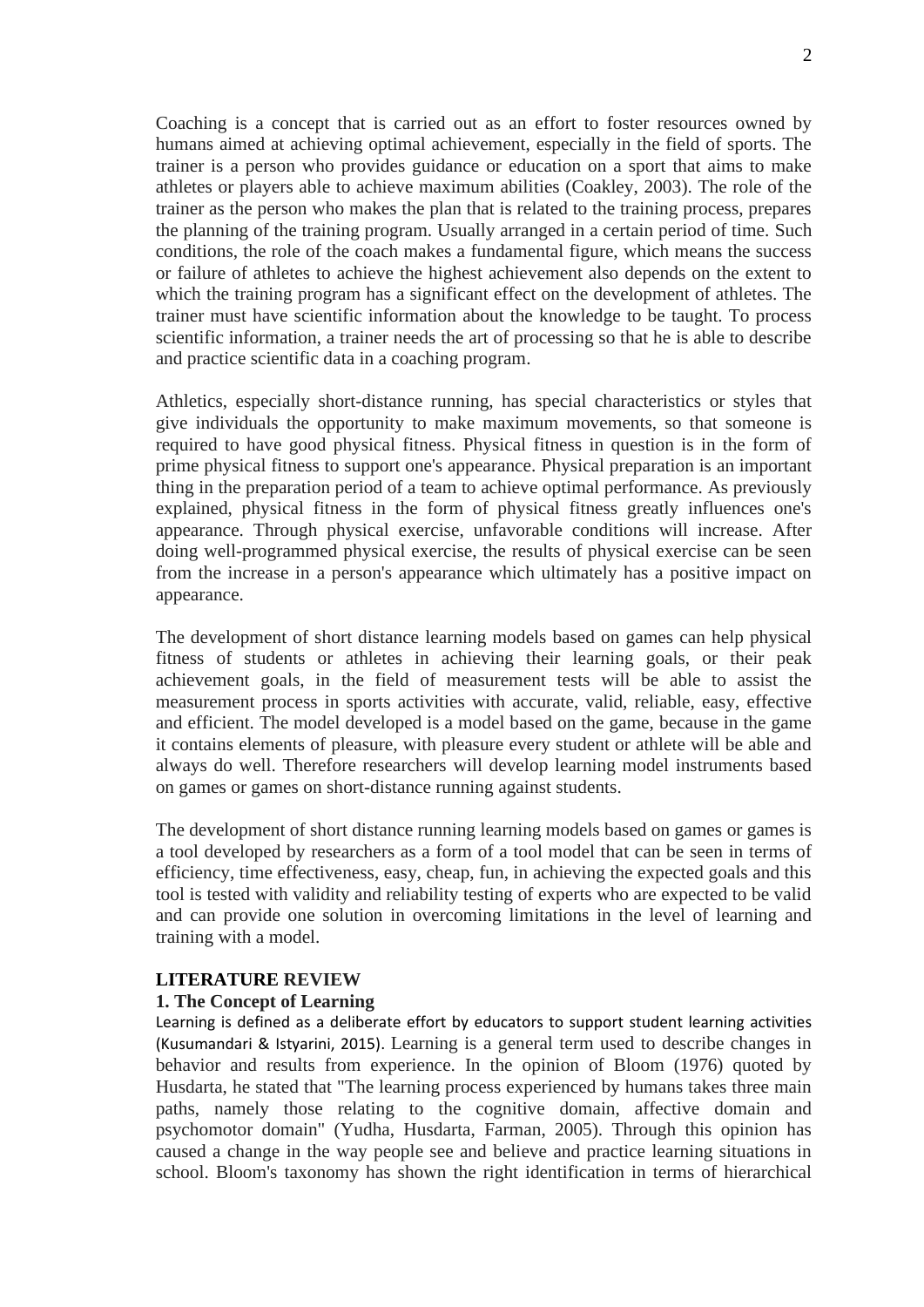behavior of each category, so that it has led to a more comprehensive analysis of teaching approaches, expected results, and judgments. Learning is the influence of practice or experience. Capacity development can indeed develop without being trained, this ability develops for example, because of the influence of maturity and growth, such changes in abilities will certainly improve skills even if they only reach a minimum. Changes in children's skills due to maturity, obviously can not be said as a result of learning. This is because these changes are not due to the results of the exercise.

In the definition above it is said that the changes that occur must involve the existence of training or the giving of certain experiences. The important idea in the learning process is the transfer of learning outcomes, this is a classic problem not only in motor learning, but also in learning other fields of study. Thus, in the learning atmosphere, the transfer aspect is the main feature of successful learning. In the implementation of intensive education as a process of human development that lasts a lifetime, the role of physical education is very important, namely providing opportunities for students to be directly involved in various learning experiences through activities physical, playing, and sports activities systematically.

### **2. The Concept of Learning Motion**

Learning to move is a study of the process of involvement in acquiring and perfecting motor skills. Because motion skills are very much tied to the practice and experience of the individual concerned. During this time the success of learning is only measured by the high results achieved by students, but more important than the results of learning is the increased performance of the students themselves. Psychologists have found it useful to define learning in terms of increased ability, performance, skills that develop during the training process, increased ability means also increased performance, increased performance is an indication that the learning process has occurred. William (2010: 9) argues that motor learning is the study of processes involved in acquiring motor skills and variables that promote or inhibit such acquisition. According to Richard (2011: 327), motor learning is a set of processes associated with practice or experience leading to relatively permanent changes in the capability for skilled performance.

The motoric term implies the existence of muscle motion which seems to involve only a few cognitive and perceptual aspects, but the fact that the skills performed are something that is complacent and involves the detection of stimuli, evaluation and decision making which are all carried out at a level that height and real response is only a movement of activity as a whole.

# **3. Concept of Game**

The concept of the game can be said to be a physical activity carried out voluntarily and earnestly to obtain pleasure, as a means of learning by giving children the opportunity to learn in a way that can be categorized as playing, which makes the experience felt and perceived naturally by children so that it becomes meaningful. In every implementation, physical education material is a process of interaction between students and the environment through physical activities that are managed systematically to shape Indonesian people as a whole (Salam, 2016). The game is a tool for children to explore their world, from what is not recognized to what is known, and from what they cannot do until they are able to do it. Playing for children has values and characteristics that are important in the progress of the development of everyday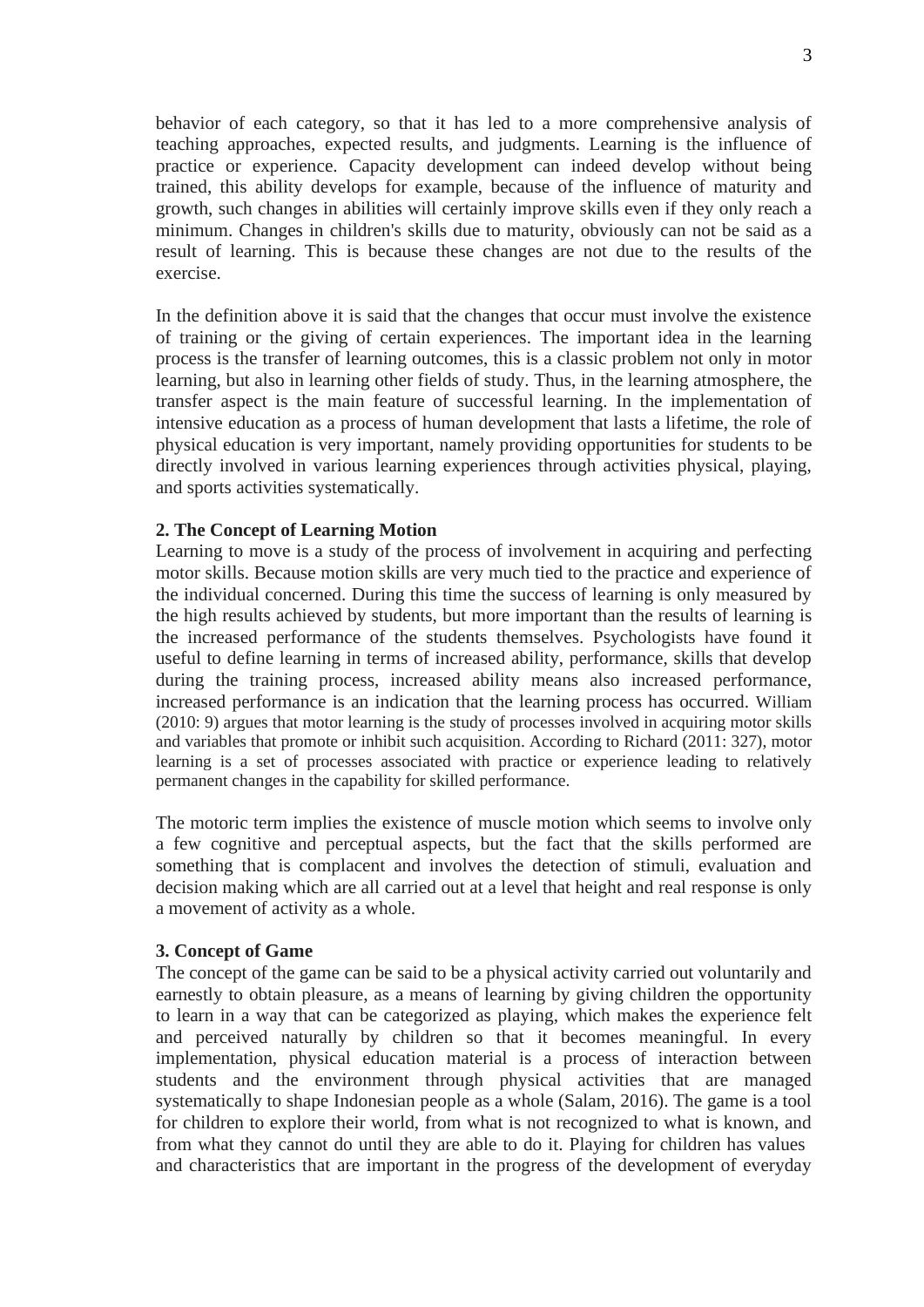life. In every playing experience there is a risk, when learning to run fast, jump, throw, etc. will experience pain or stiffness, but if done continuously can improve the ability to understand motion, physical fitness, bioligical growth, foster courage of confidence, and foster pleasure.

### **4. Model Concept**

The concept of the model is a complex act. Complex actions can be translated as the integrative use of a number of components contained in the teacher's actions to convey the message of teaching. A model is a simple representation of more complex forms, processes and functions of physical phenomena or ideas (Gustafon & Branch, 2002). Therefore, in the world of teaching it is better for the teacher to use a prototype of a theory or model. The model is called because it is only an outline or points that require a very situational development.

The learning model is a plan that is used to design. The contents contained in the learning model are in the form of teaching strategies used to achieve instructional goals (Husdarta: 2009). In the context of learning, the model is a physical or conceptual presentation of the learning system into a pattern or framework that is presented in its entirety. A learning model includes the entire learning system that includes the objective component, learning conditions, teaching and learning processes and evaluation of learning outcomes (Juliantine, 2010).

### **a. The concept of short distance running**

In short distance running numbers are parts of the parent sport called athletic sports. The parent athletic sport is a branch of sport which consists of road numbers, running, throwing, and jumping. Athletic words are derived from the Greek word athlon which means "race". Athletics is a sport that was competed at the First Olympics in 776 BC.

Athletics is one of the sports which provides the most gold medals. Every recordbreaking in an athletic sport is a historical record in each Olympics. The term "athletics" comes from the Greek word "athlon" which means competing or competing. We can find in the word "penthalton" which consists of the word "pentha" means five or panca and the word "athlon" means race. The full meaning is "five race" or a race consisting of five numbers. If we say an athletic race, the definition includes fast road racing, running, jumping and throwing, which in English the term "track and field" is used. If translated in Indonesian, it means a race conducted on a track and in the field. The term "athletic" in English. The definition of running is the frequency of steps that are accelerated so that when running there is a tendency for the body to drift. That is, when running both feet do not touch the ground at least one foot still touches the ground (Yusuf  $\&$  A.W, 2017). Short distance running is running at full speed along the distance that must be traveled, or up to a predetermined distance. Short distance runs consist of running 100 m, 200 m, 400 m. technically the only difference is in saving the use of energy, because of the difference in distance that must be taken. The farther the distance that must be traveled, the more energy must be needed. The short distance running movement is divided into three stages: start, sprint, finish movement.

# **b. Concept of Games**

Huotari & Hammart define game as a system in which players engage in an artificial conflict, defined by rules that result in a quantifiable outcome. The concept of the game can be said to be a physical activity carried out voluntarily and earnestly to obtain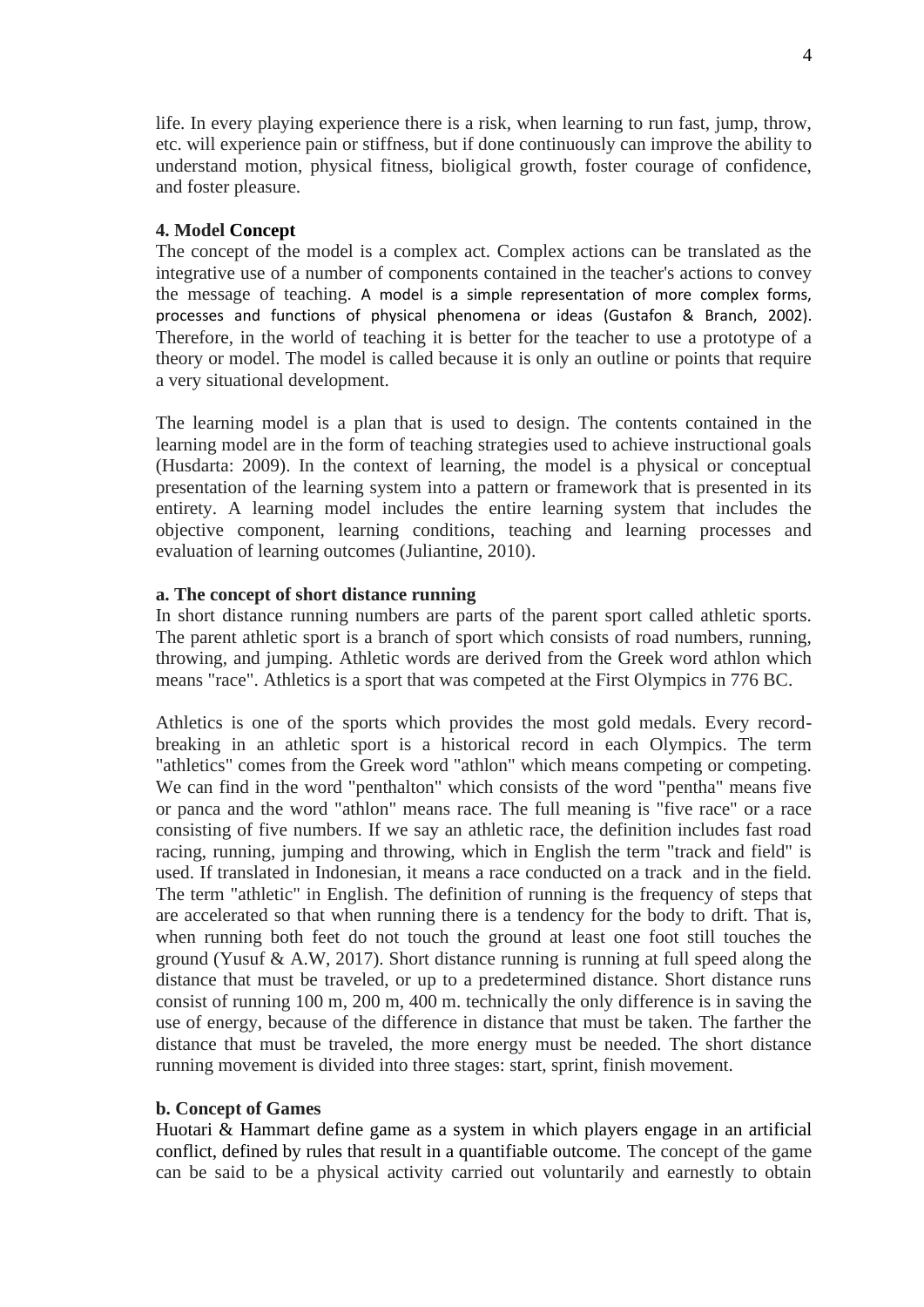pleasure, as a means of learning by giving children the opportunity to learn in a way that can be categorized as playing, which makes the experience felt and perceived naturally by children so that it becomes meaningful. The game is a tool for children to explore their world, from what is not recognized to what is known, and from what they cannot do until they are able to do it. Playing for children has values and characteristics that are important in the progress of the development of everyday life. In every playing experience there is a risk, when learning to run fast, jump, throw, etc. will experience pain or stiffness, but if done continuously can improve the ability to understand motion, physical fitness, bioligical growth, foster courage of confidence, and foster pleasure.

In the game concept, it can be said that the game is an activity that is truly carried out with or without using a tool by developing imagination that produces satisfaction, pleasure, and achievement. Games as educational vehicles will be successful if the teacher or physical education trainer understands the role of the game in education, chooses the type of game that is appropriate to the child's development stage, knows the needs of the child, and can determine learning methods or models that are appropriate for the child's or student's circumstances and the condition of the athlete.

# **RESEARCH METHODS**

Development research is a systematic study to design, develop and evaluate programs, processes and learning outcomes that must meet the criteria, consistency and effectiveness internally. Sukmadinata (2012: 164) states that research and development is a process or steps to develop a new product or perfect existing products that can be accounted for. As stated by Cony, the main target of Development Research is not to formulate or review a particular theory but to develop a particular product (Semiawan, 2010). So development research is not only oriented to the study of the theory but is based on the benefits of the results of the development of the research.

So the development of learning models is the result of research that is oriented towards the results of product development. Research and Development (Research and Development) according to Borg & Gall, 1983) is a process used to develop and validate educational products. Research and development (R & D) according to Borg and Gall in Sugiyono (2016) states that, research and development is a research method used to develop or validate products that are used for use in education and learning. Research and development is research that produces products and can be tested the effectiveness of these products.

Sukmadinata also explained that research and development is a process or steps to develop a new product or perfect existing products, which can be accounted for (Syaodih & Sukmadinata, 2017). So research and development carried out must go through a process or steps so that new products or improvements to existing products can be accountable for their results and benefits. So the research development of research steps is arranged systematically in a circular or rotating manner starting from analyzing activities, designing activities, evaluating to revising the objectives desired by the researcher. Development research is a research approach that is linked to work design and development and has a purpose for design in a learning environment and strives for an understanding of the fundamental scientifically. Development research is not to detail and implement complete interventions but is intended to provide learning motivation by displaying interesting and creative learning.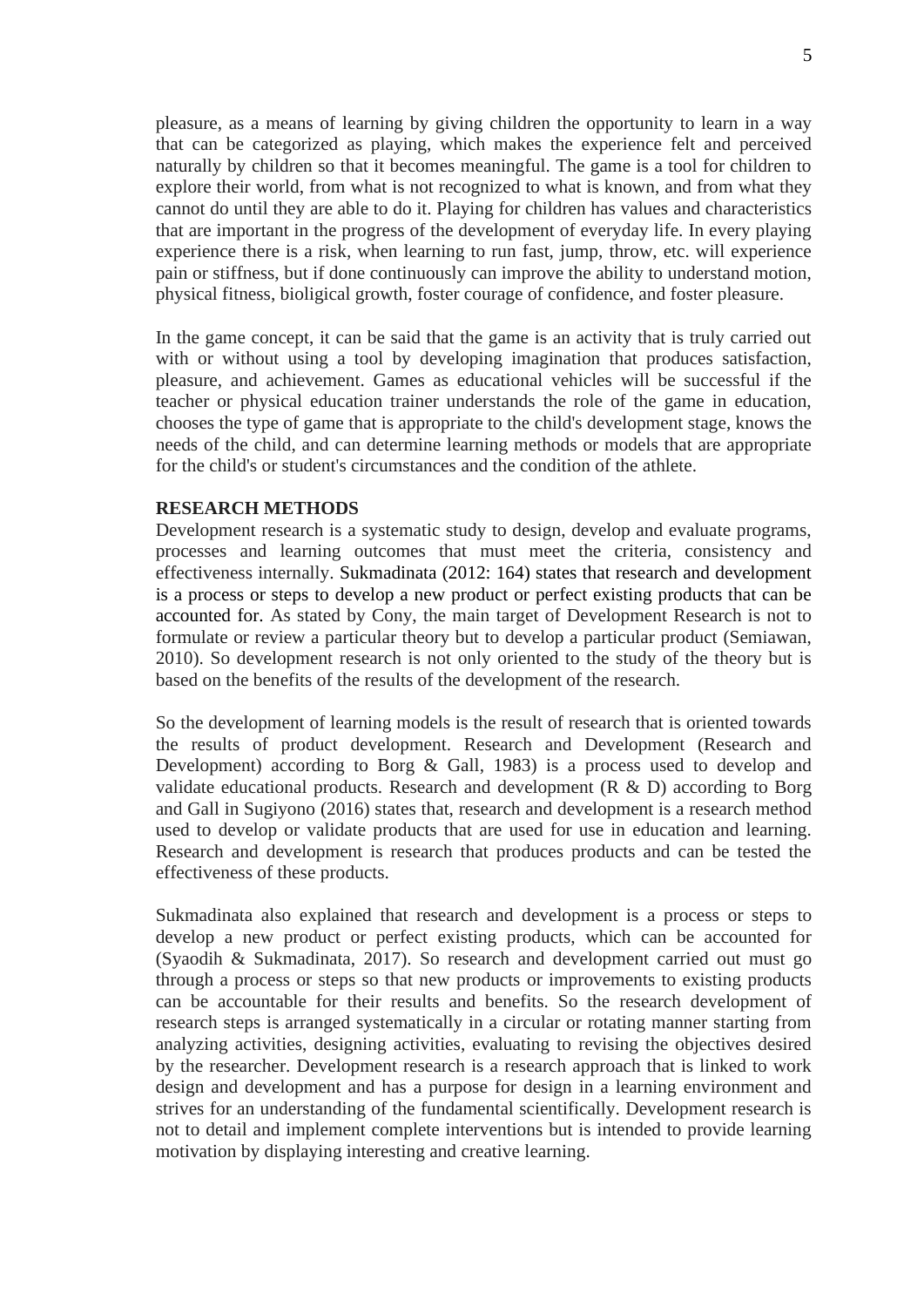Thus development research can be concluded as a research that produces a product that has been analyzed before the level of effectiveness in learning or learning, and has been designed, evaluated and revised with the results of development on the model. In this case what will be developed is the development of a game-based running game model for middle school students or beginners

# **RESEARCH RESULTS**

#### **1. Model Development**

The development of the Short-distance Learning Model in Students of the University of Lampung Health Center is intended to produce effective and more varied short-distance learning models. The data from the needs analysis are presented in several ways, namely interviewing Student Lecturers in the University of Lampung University of Lampung and distributing questionnaires to students of the University of Lampung Nursing Education. Data from the validation results will be presented by three athletic experts obtained through questionnaires. The data from the results of group trials originating from the members of the University of Lampung Nursing Education Team by filling out questionnaire instruments for small group trials with 20 subjects, 60 field subjects, and the effectiveness of 40 subjects.

#### **a. Results of Need Analysis**

There are two objectives to be known in the needs analysis, namely:

- 1) The importance of developing a short distance learning model for students at the University of Lampung.
- 2) Constraints or problems and what support is found in the development of the Short Distance Running Learning model for Lampung University Students

This Short Distance Running Learning Model is made based on the problems found by researchers in the field through the process of observation and interviews through questionnaires that the researcher gave to. Based on the results of observations and interviews in the field, researchers will try to provide solutions to these problems by developing a short distance learning model.

### **b. Results of Data Need Analysis**

Based on the data obtained by the researchers through interviews and questionnaires to 60 Students of the University of Lampung Health Laboratory and then processed and described. The formulation of the research carried out for the University of Lampung Students in Health and Medical Sciences was held in January 2018.

Based on the data obtained by the needs analysis in the form of a questionnaire. Based on the analysis of these needs, it can be seen that: (1) Lampung University Penjaskesrek students are interested in participating in Learning activities (2) Lampung University Education and Training Center Students feel that there is no variation in monotonous Short Distance Learning (3) Students of University of Lampung Nursing requires developing a Running Learning model Short-haul. For Lampung University Students (4) Athletics Lecturers need short distance running learning models (5) Lecturers need media references in the form of electronic and non-electronic books to support the learning process. The findings in the field or preliminary studies are then described and analyzed so that the results are descriptive and analytical, with a preliminary study as a reference.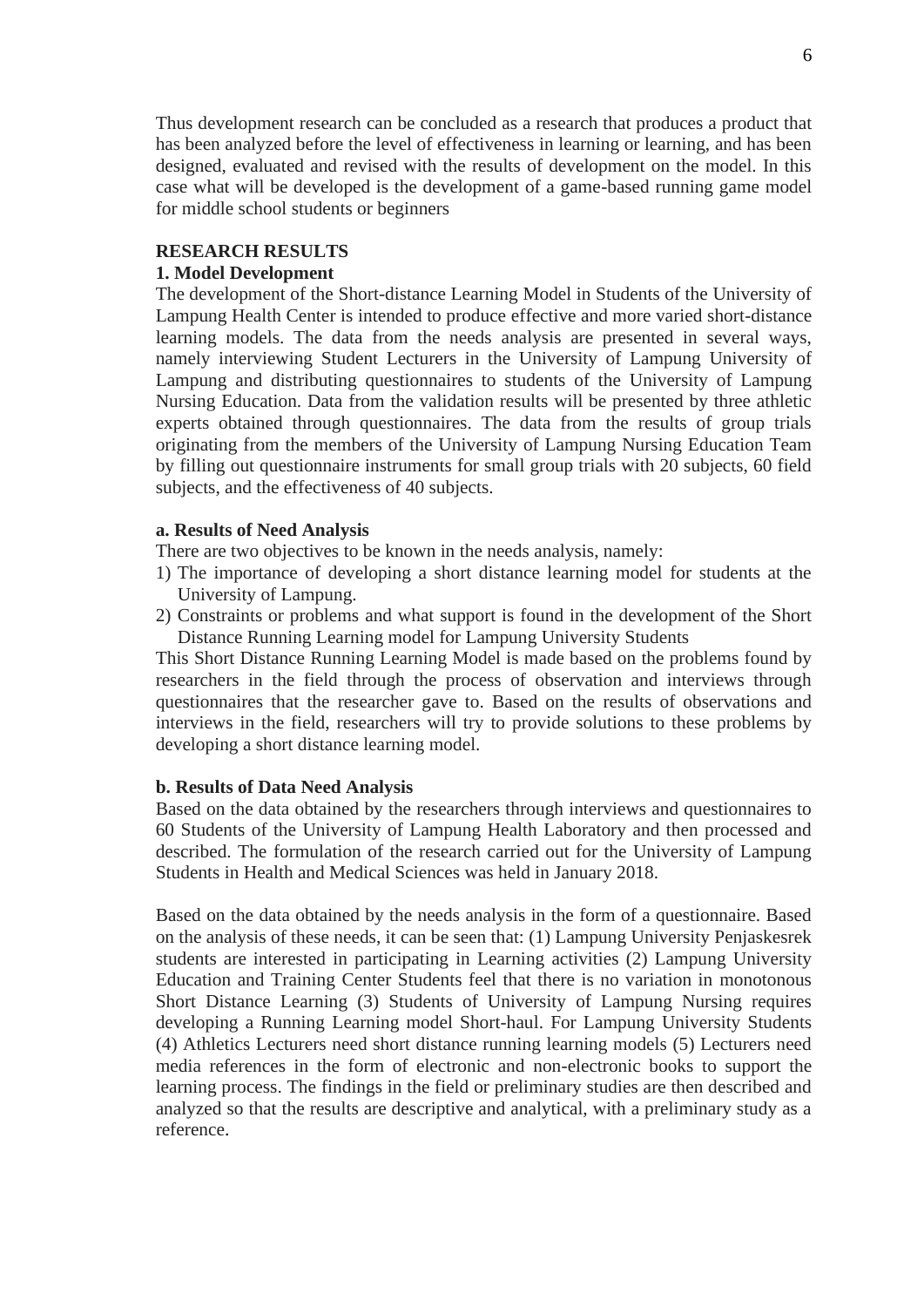#### **c. Model Feasibility**

The development of model learning each implementation begins with a needs analysis with the aim of gathering information needed in making models with interview methods and filling out questionnaires (Damien Gall, 2014) then delivered in 10 steps in the design model of elements of expert validity or expert testing into elements The main thing is to see that the learning model of short-distance running based on games is feasible to become a model that has content or material content that can be used practically and effectively in short distance running athletic learning.

After the researchers conducted the stages of collecting and drafting the Short Distance Running Learning model for Lampung University Students. The next step is done by the researcher doing an expert test. Expert tests are conducted which aim to obtain the feasibility or validity of the model produced by direct assessment of athletic experts.

The researcher presented 3 experts in the field of athletics, two professors as sports lecturers and an athletic trainer in evaluating the feasibility of the Short-Distance Learning Model for Students of the University of Lampung. Based on the feasibility test conducted by experts, it can be concluded that the variation of the Short Distance Running Learning model for Lampung University Students, 1 Learning model was declared inadequate because it was not in accordance with the objectives of the short distance running learning model so that the total Learning model changed to 29 Learning models became 28 short-distance learning models for students at the University of Lampung and can be implemented for students at the University of Lampung Health Center.

Variation in Learning 1 is an inappropriate learning model. Item Learning model is too difficult in aspects of the running reaction movement does not have aspects of practical use and is not effective in running, not suitable for Lampung University Students. To test large scale using 28 model items for the next stage. Expert tests conducted on 3 experts there are several suggestions for perfecting the short distance learning model for Lampung University students including:

- 1) Instructions and directions for the implementation of motion in the University of Lampung Penjaskesrek students or University of Lampung students in the health education center must be arranged or made clearly, so that it is easy to understand and be carried out by students of the University of Lampung Nursing Education.
- 2) The learning model should contain easy-to-implement, practical and effective aspects for short distance learning.
- 3) The image on the model must be clear and attractive so that it is easily understood by students of the University of Lampung Nursing Education.
- 4) Facilities and tools used should be in accordance with the objectives of the Learning. The target should also be considered the quality to support the learning process.
- 5) Short Distance Running Learning Models must be in accordance with the Learning objectives, namely for Students of the University of Lampung Nursing Education starting from the easiest to the most difficult.

# **d. Model Effectiveness**

Furthermore, it is strengthened by the stages of learning planning by (Widiastuti, 2019) which includes learning, repetition, skill, perfection, and assessment, short distance learning learning models can be practically used, utilized easily, effectively and validly according to expert input, the model meets the learning stages short-distance running at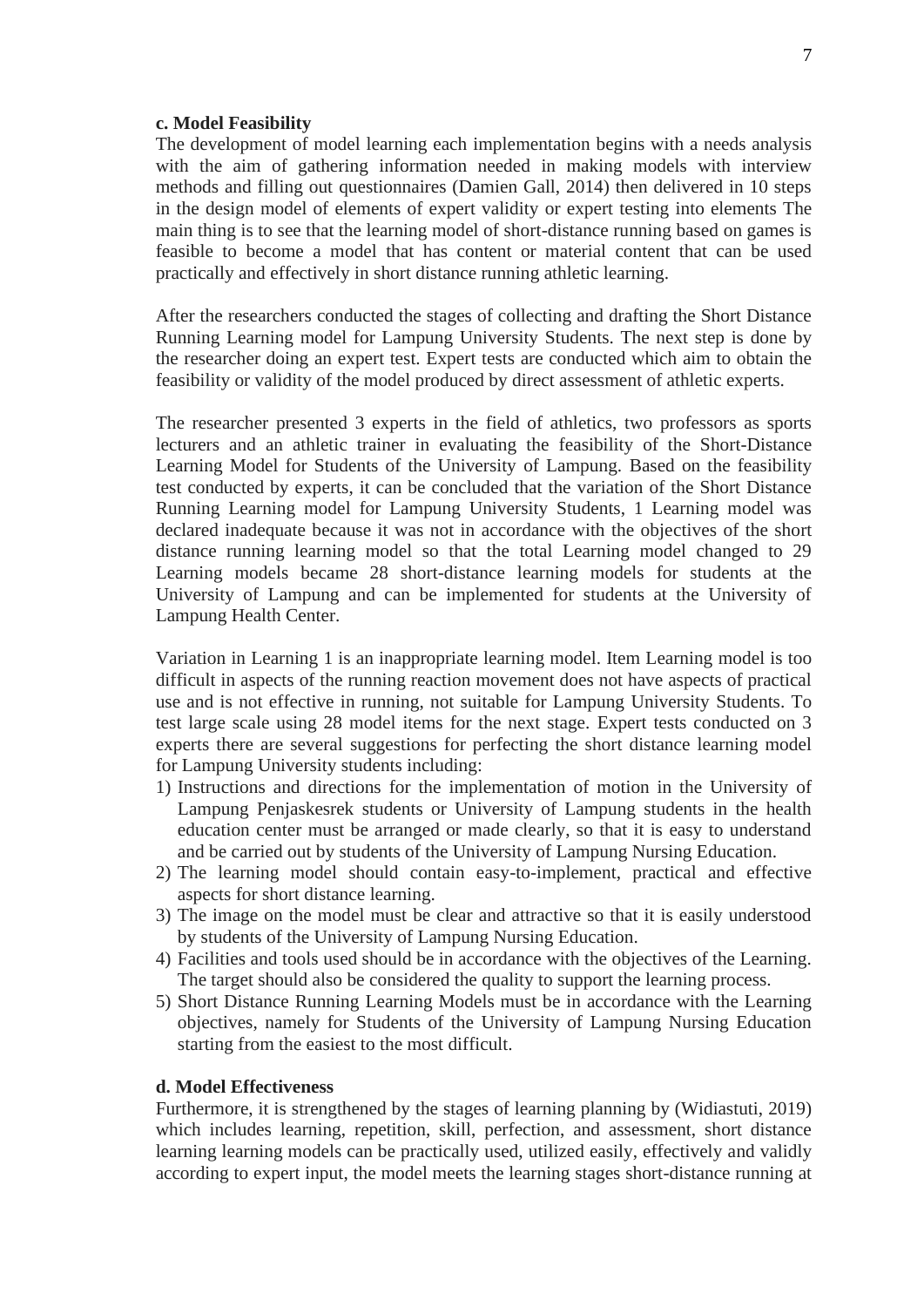the reaction or push stage, acceleration stage, transition stage, maximum speed stage, and speed and finish maintenance stages (Nurdini, 2016).

The learning model fulfills the elements of the game, namely there are goals that are clearly chosen, fun, have a biological and consciously and actively carried out by paying attention to several theories and input expert advice on short-distance running games based on games have practical and effective validity values to be applied to athletic learning models short distance running.

### **1. First stage results / Small group trials**

After the short distance learning model for University of Lampung students has been evaluated by experts, the model is in stage 1 evaluation conducted by experts as a reference for researchers in carrying out the next stage.

Based on the evaluation of the trials in small groups, it can be concluded as follows:

- a) All all variations of the Short Distance Running Learning model can be done by Students of the University of Lampung Nursing Education, which need to be considered is the order of difficulty of the learning model starting from the easiest to the hardest so that learning runs in accordance with plans and techniques.
- b) When implementing the Short Distance Running Learning model in the Student Field of the University of Lampung, the University of Lampung paid little attention to the direction of the Lecturer and the duties of a Lecturer must always monitor during the Learning process so that the objectives of Short Distance Learning can be achieved in accordance with the expected goals.

#### **2. Second Stage Results / Large Group Test**

After a small group trial, the Short Distance Running Learning model for University of Lampung Students and has been revised by athletic experts, the next step is to conduct large group trials. Based on the results of the small group trials that have been evaluated by experts, the researchers then revised the initial product and obtained 28 models of Short Distance Running Learning based on University of Lampung Student games that will be used in testing large groups.

The next step that will be carried out after the model undergoes revision of stage 2 from the expert will then be followed by testing the product with a large group using the subject of research as many as 40 students from the University of Lampung Nursing Academy

# **3. Effectiveness Test Results**

The data shows the results of the short distance running pre-test and post-test for Lampung University students. The pre-test was carried out after small groups and large groups revised. The pre-test was carried out before the implementation of 28 gamebased short-distance learning models for Lampung University students. Tests are conducted to find out the results before being given treatment. The average test results of 40 students at the University of Lampung Health Laboratory are 7.0582. After the treatment of the Short Distance Running Learning model is 28 models that have been evaluated and then validated, a post-test is carried out on 40 students of University of Lampung Nursing Education to determine whether there is an increase in short distance running skills. University of Lampung Health Center after being given a variety of Short Distance Running Learning. After the test, it was found that the ability to run short distance running students was marked by a decrease in time with an average of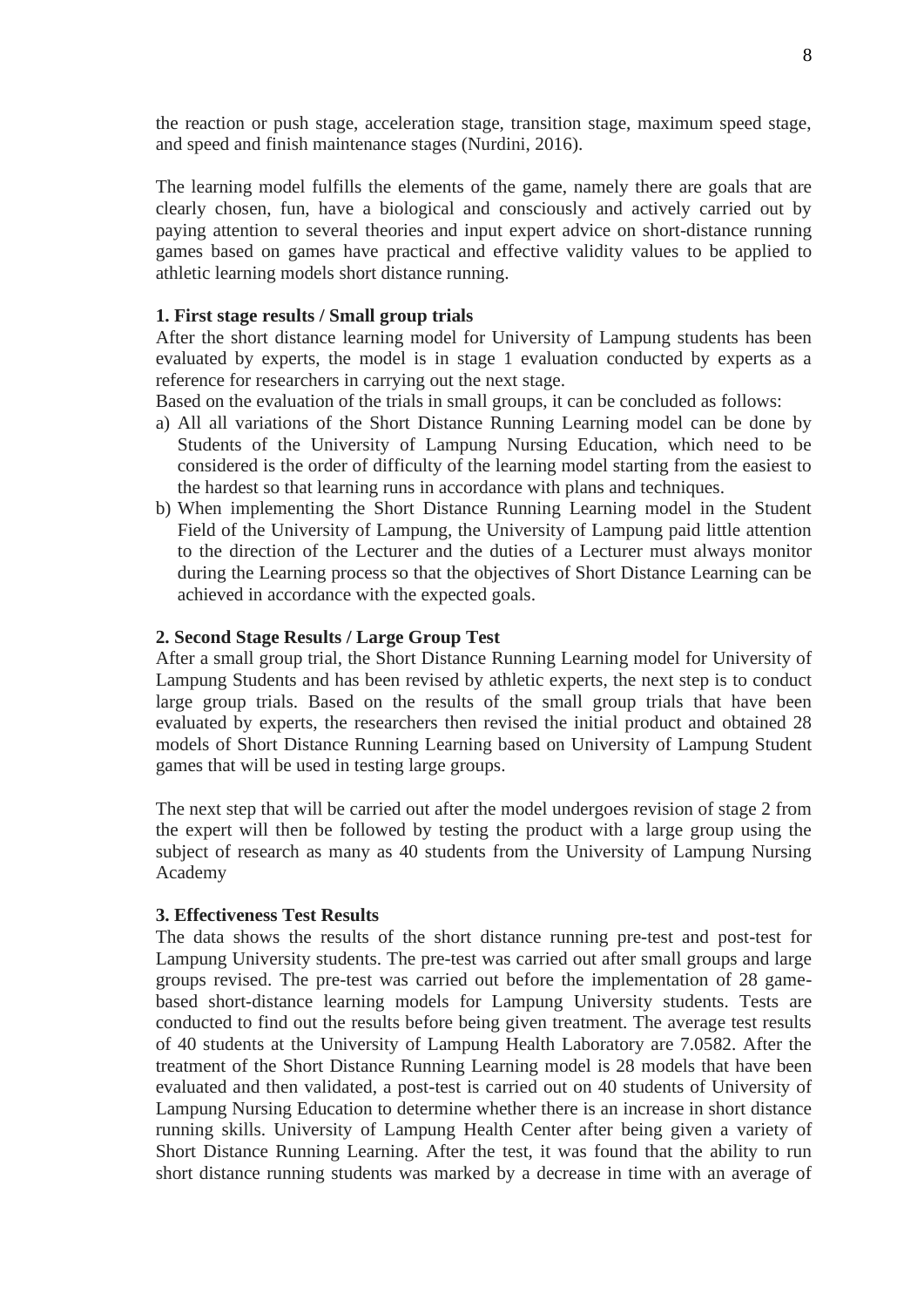6.1035. Based on the description above, there are differences in the results of the time between the pre-test and post-test that the Short Distance Running Learning model for Lampung University Students was developed effectively and can improve Short-Distance Learning for Students in the University of Lampung.

In a significant test with MSS 16, the mean  $= 0.954$  shows the difference from the results of the pre-test and post-test results, the results of t-count =  $18.182$  df = 39 and pvalue  $= 0.00 \le 0.05$ , which means there are significant differences between before and after given the treatment of the Short Distance Running Learning model.

Based on these results it can be concluded that the short-distance learning model based on games for Lampung University students is effective and can improve short-distance running capabilities compared to untreated groups. Comparison of the results of the average record of the pre-test and post-test scores of the experimental group after being treated by the model of Short Distance Running Learning for Students at the University of Lampung can be illustrated with pie charts.



Figure 1. Pie diagram (Product effectiveness)

# **DISCUSSION**

Williams (1964, pp. 13; 26) states that: physical education is the sum of man's physical activities, selected as to kind and conducted as to outcomes. Romar et al (2015: 35) says that physical education has the potential to positively impact children by providing opportunities for active learning. Cawley et al (2012: 19) says that increased physical education leads to greater overall participation by elementary schoolchildren in structured physical activity and more physical activity overall. Interesting learning fulfills the concept of coherent and systematic development model design that is designed to meet the stages of short-distance running techniques and aspects of the game in the learning process so that the development of game-based short-distance running learning models has valid, practical and effective values to be applied in learning process. Development of short distance running learning which has several numbers running 100 m, 110 m goal, 200 m, 400 m, 400 m goal, 4 x 100 m relay, 4 x 400 m relay run number is a lot of learning numbers so that the portion gets a learning in each semester of study students need to get enough time by not ignoring other athletic number learning. The game-based short distance running learning model consisting of 28 models is grouped in the form of 18 experimental groups of game models so that each meeting will do 2 experimental groups of game models. A wellplanned learning plan will produce effective learning to achieve goals.

# **CONCLUSION**

Based on the data the researchers obtained from the results of field trials and discussion of the results of the study it can be concluded that: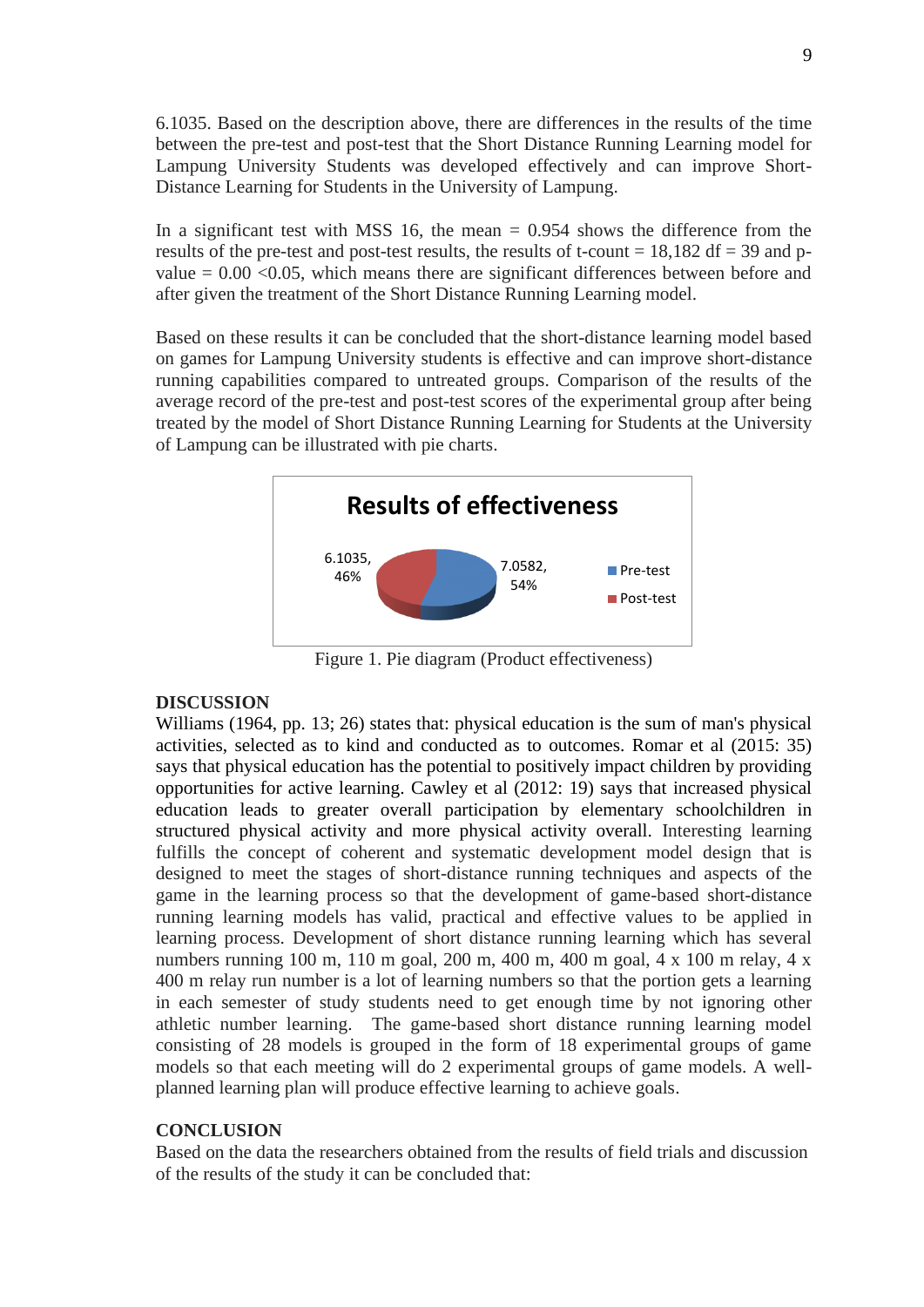- 1. Produce the final product in the form of 28 valid and practical game-based shortdistance running learning models that can be practiced against students of the University of Lampung graduating education.
- 2. With a short distance running learning model based on effective games can improve ability and can increase interest in learning and prevent saturation in learning because the learning model varies so that the learning process does not go monotonous to students of the University of Lampung Nursing Science.

# **REFFERENCES**

- Borg, W.R. & Gall, M.D. (1983). *Educational Research an Introduction*. Longman New, York
- Cawley, John., Frisvold, David & Meyerhoefer, Chad. The Impact of Physical education on Obesity among Elementary School Children. Discussion Papaer Series, August 2012. Germany
- Coakley, S. (2003). Powers and Submissions: Spirituality, Philosophy And Gender. *Faith And Philosophy: Journal Of The Society Of Christian Philosophers*, *20*(4), 512–515. Retrieved From [Http://Search.Ebscohost.Com/](http://search.ebscohost.com/) Login.Aspx?Direct=True&Db=Phl&An=Phl9037371 &Site=Ehost-Live
- Gall, Damien M. (2014). Walter R. Borg. *The Journal of Experimental Education*, *59*(2), 107–109. Https://Doi.Org/10.1080/00220973.1991.10806554
- Gustafson, Kent L. Dan Robert Maribe Branch. "*Survey of Instructional Development Models"*. Syracuse New York: Eric Clearinghouse On Information & Technology. 2002
- Husdarta. (2009). *Management of Physical Education.* Bandung. Alfabeta.
- Juliantine, T. (2010). *Learning Model of Inquiry in Physical Education to Develop Primary School Student Creativity*. Bandung: Universitas Pendidikan Indonesia.
- Kal Huotari & Juho Hamari, A Deifinition for Gamification: Anchoring Gamification in The Service Marketing Literature, *Electron Markets (2017) 27:21–31, h*.22
- Kusumandari, Rafika Bayu & Istyarini, "*Character Education Development* Model*-Based E-Learning And Multiple Intelegency In Childhood In Central Java*", Global Journal Of Computer Science And Technology: H Information & Technology Volume 15 Issue 3 Version 1.0 Year 2015
- Nurdini, N. (2016). Retrieved From [Http://Nisanurdini.Blogspot.](http://nisanurdini.blogspot/) Com/Akses/2016/05/15/21.15-21.31wib
- Richard A. Magil, *Motor Learning And Control*. New York: Mc Graw Hill, 2011
- Romar, Ja-Erik. Et al. Participation Styler in Elementary Physical Education. Advances in Physical Education, 2015, 5, 26-38